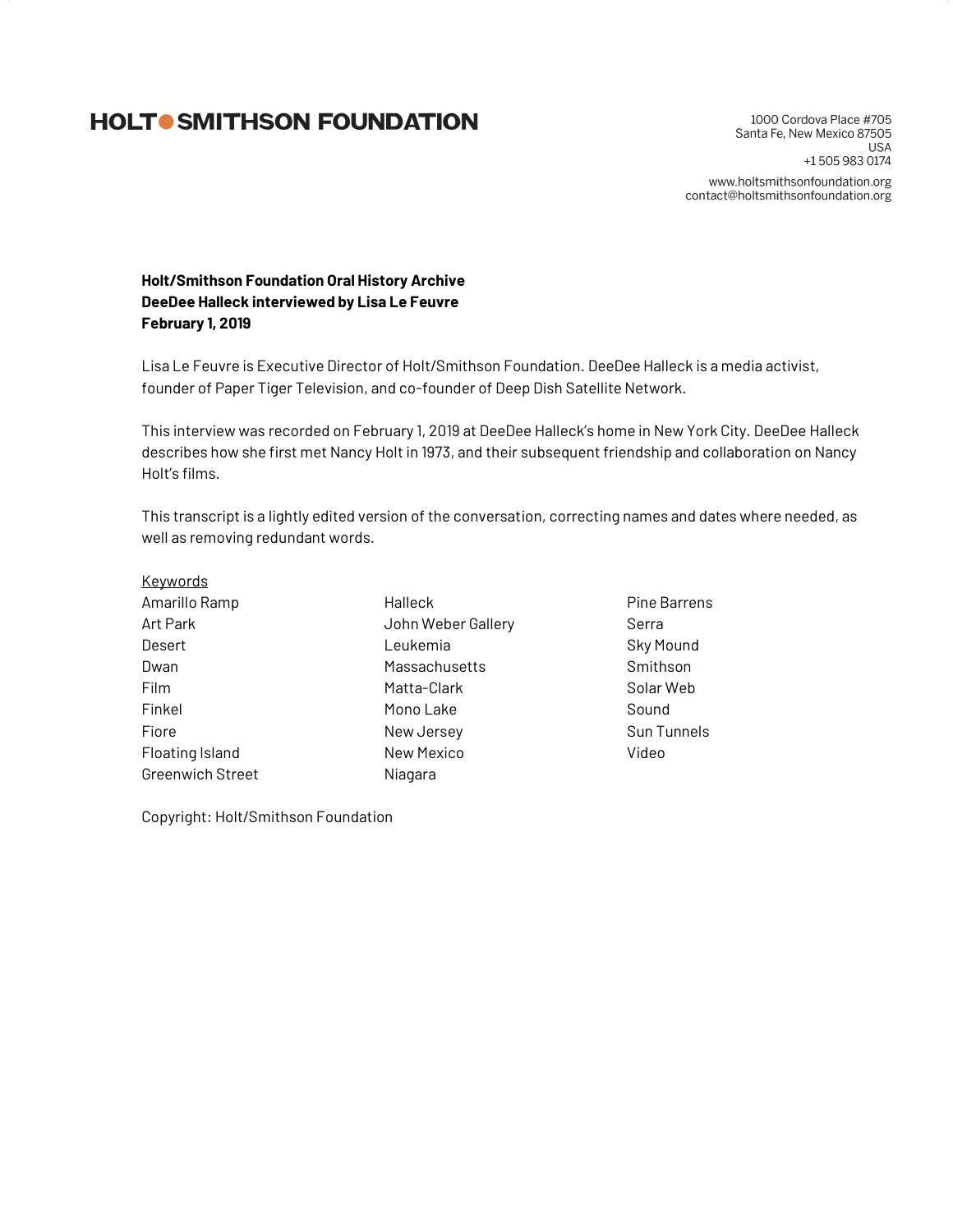## **Lisa Le Feuvre**

This is Lisa Le Feuvre conducting an interview on February the 1st, 2019 for Holt/Smithson Foundation's oral history project, with DeeDee Halleck. And thank you, DeeDee, for agreeing to talk to us.

How did you first meet Nancy Holt and Robert Smithson?

## **DeeDee Halleck**

I never met Robert Smithson but I met Nancy on the evening after a group of friends of Smithson's had been to a funeral, and then they went to Virginia Dwan's. And then they all went to this club, which was a transvestite club on, I think it was 4th Street, but it was quite strange. I had never been to such a club.

## **LLF**

And was this Robert Smithson's funeral?

## **DDH**

I was editing at Bob Fiore's studio and he came in on the way to go there. He said, "Oh, come down. We're going to this club and you can come with us." And I said, "Okay." I was tired and it seemed like a more fun thing to do. So I went with Bob. And I think he drove there.

I got in there and, and there was Nancy and a lot of friends of Bob's. And everybody was dancing. And I didn't feel like dancing at all. Neither did Nancy. And so we sat at the table, and she made some comment like, "I guess we're the two wallflowers [laughter]."

And we started talking, and it was friendship at the first sight. She was saying that she wanted to find an editor for this film that she had started about the Pine Barrens in New Jersey. And I said, "Well, I'm looking for an editing job." And she always felt that that was totally synchronicity that I should be there and that we started working on that film right away.

#### **LLF**

Had she shot all of the material for her film *Pine Barrens* (1975) at that stage?

## **DDH**

She has already shot most of it. I think we shot a little bit more. We shot the cranberry bogs and maybe another shot of walking on the deer paths, but she needed more sound. So a lot of sound, we sort of made up. Nancy always shot without sound, and then added sound effects later.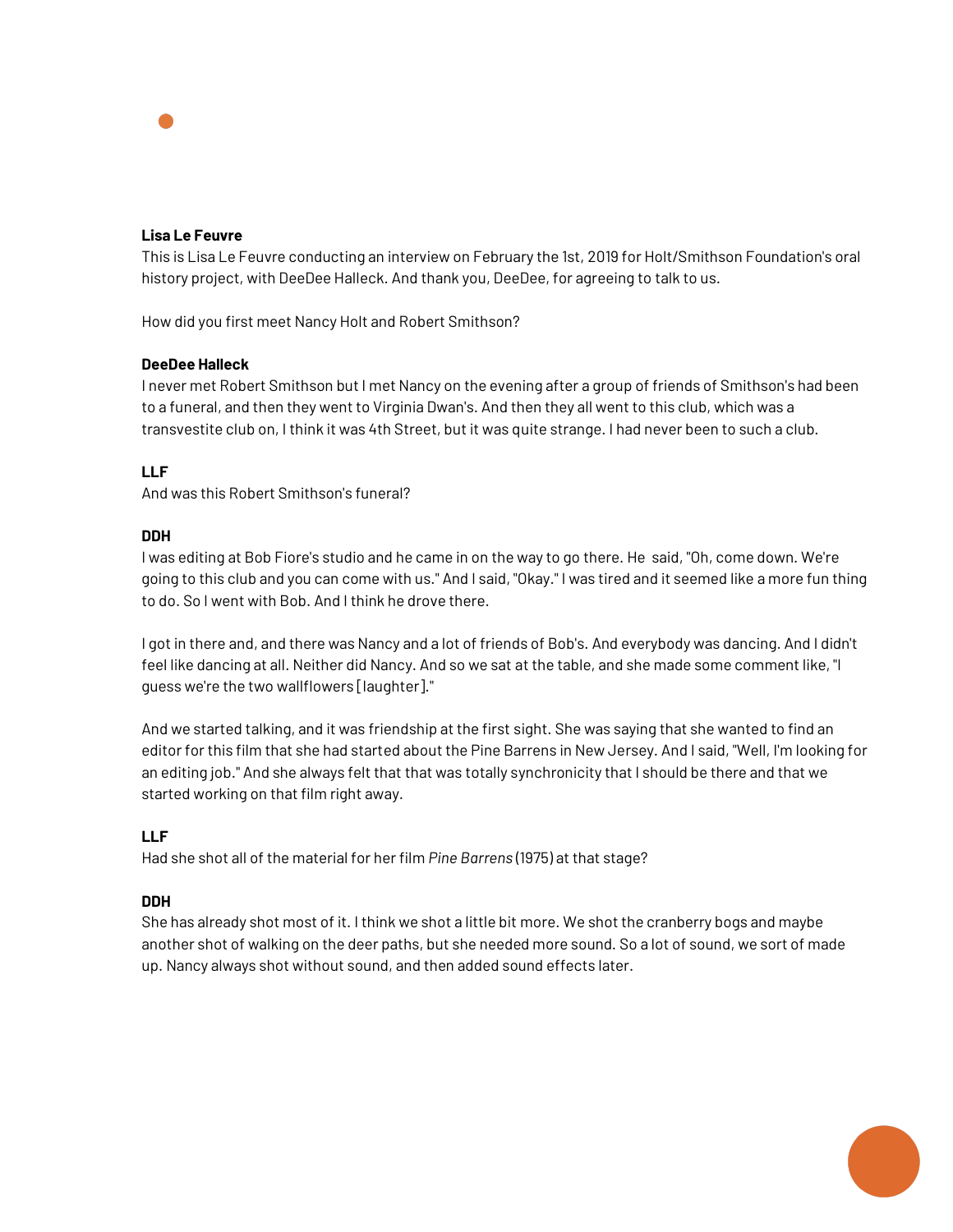## **LLF**

Was it Foley sound or going out back to the sites to record the sound?

## **DDH**

Both. When we were working on the film *The Making of Amarillo Ramp*, we got stuff from the internet. [Pine Barrens was made before there was any internet!] Nancy didn't feel that she needed purely authentic sound. If it sounded good, that was enough for her.

## **LLF**

So you'd just met Nancy that evening and you became firm and fast friends. But what was it like at the beginning to work with her? Was she very exacting? Did she know what she wanted, or did she need you to guide her?

## **DDH**

Well, I knew more about film than she did, so she often would ask my opinion. In fact, I mean, I have tons of emails which should probably go into the archive, of questions she would have about the film that she was working on, especially the one of *Broken Circle* - *Breaking Ground: Broken Circle/Spiral Hill* (1971-2011). I think she used me as a kind of authority because she was having a disagreement with the guy who was working with her.

## **LLF**

Theo Tegelaers

## **DDH**

Theo, yes. Theo. So she would say, "Well, DeeDee said such and such, so." What she was really concerned about at that point was the voice of the narrative. He had brought some actors in, and she didn't like them. And she wanted me to confirm that so [laughter] and I really thoroughly confirmed it. They ended up getting some art student or something to do the voice of Robert Smithson.

## **LLF**

When you were working on *Pine Barrens* in 1973 Nancy must have been thinking about *Sun Tunnels* (1973-76). She wrote that really beautiful piece in the magazine *Avalanche* where she talks about when she was wandering around the pine barrens, she was looking for land so that she could make an artwork. Was that when she was thinking through the possibilities of *Sun Tunnels*? Or was that when she was already thinking forward to the project *Sky Mound* where she would work on the reclaimed land?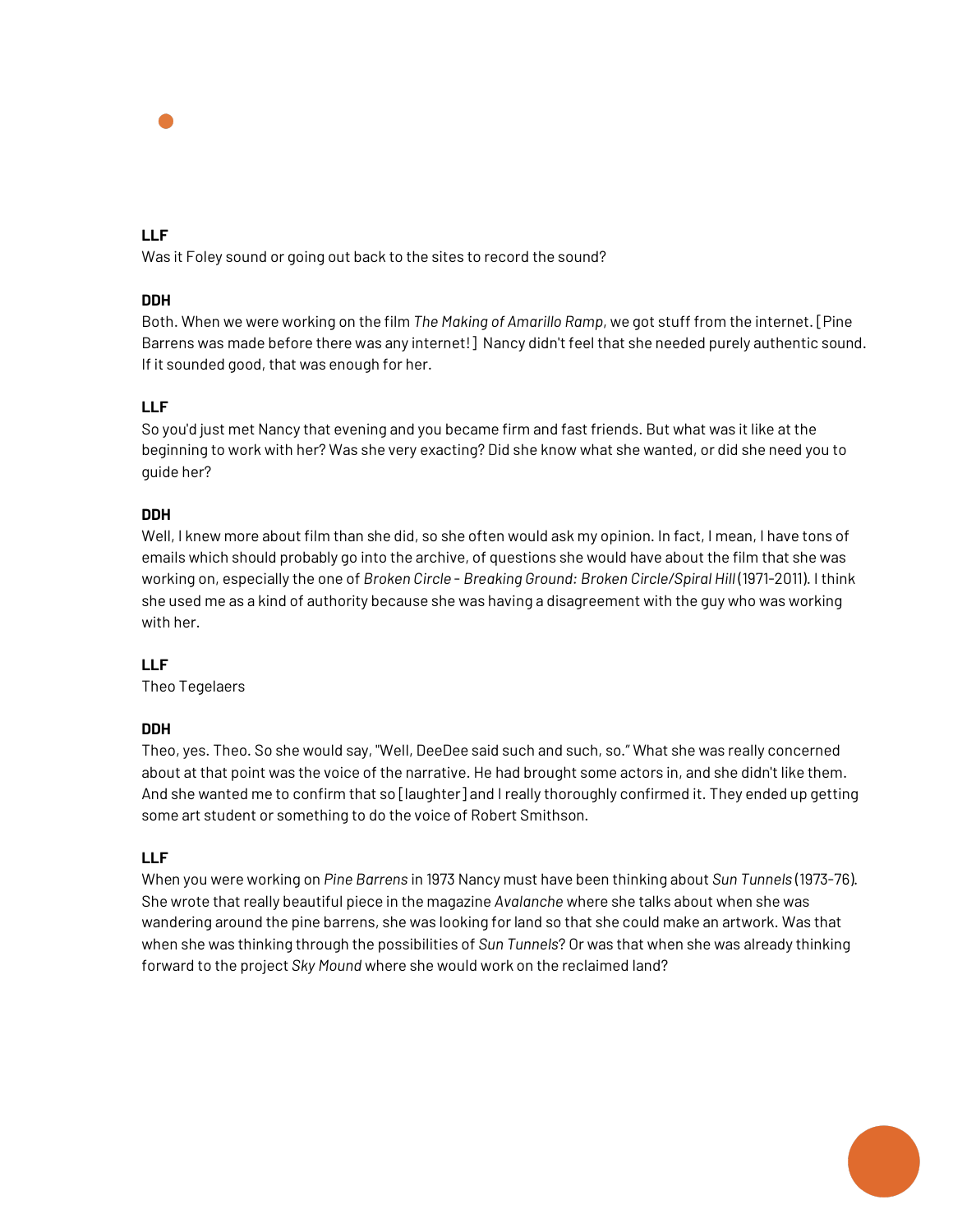I think both. I think they [Holt and Smithson] had bought that land [in Utah] quite a while before. Nancy always had a lot of projects. During that time, I think she was working on that piece at John Weber Gallery. When was that? The pipes - I think '77

## **LLF**

The *Locators* were shown 1972 at John Weber Gallery, and then later exhibitions showed Nancy's *Electrical System (for Thomas Edison)* in 1982, then *Hot Water Heat* in 1984.

Before you met Nancy and started working with her, did you know about her work and her interest in film making, video making?

## **DDH**

I got divorced in '71, '72 was when it was finalized. Before that I was raising goats [laughter] and milking goats and making cheese. I wasn't that connected to the art world, except I had been friends with Johanna VanDerBeek and Stan VanDerBeek and Vera Williams and a number of people. M.C. Richards, David Tudor. I knew those people from the Black Mountain era. And I stayed in David Tudor's house when he was in Japan once, and in the summer with my kids when they were young. I had stayed there when I was living in the city, and then I moved to upstate in '67. Something like that.

And then I met Bob Fiore and when I got divorced, it was like opening up this whole world of the art world. I rented Joan Jonas' loft in '72, I think. I had met her through Bob Fiore. I knew the Grand Union. I knew Yvonne Rainer and Gordon Matta Clark. I love Gordon. Gordon came to see my film. I had done a film with Anita Thatcher on an old man who lived upstate with me, and I was so thrilled that Gordon came to see the show and we showed at Donnell Library. And there was no one else there. A few people with their lunch boxes or something. It was a lunchtime filming. And Gordon was there.

So, I knew Gordon and I knew Gordon's work with the house.

**LLF** *Splitting* from '76.

## **DDH**

Yeah. It was in the middle of my divorce, and I took my kids out to see that. It was totally upsetting to them. They were all like-- they wanted to get out of there and, because it was such a powerful image of what was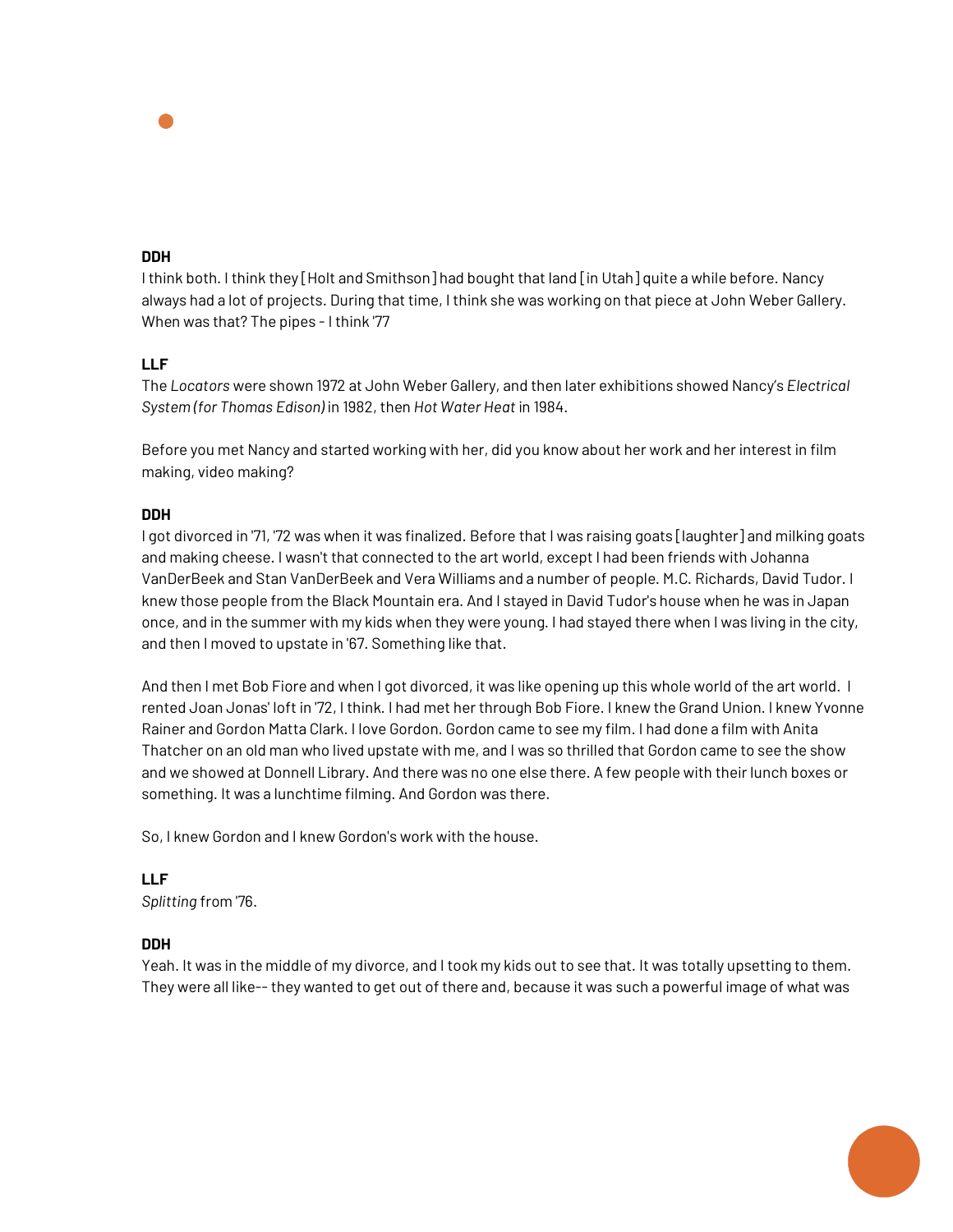

happening in my life, because we were trying to decide what happened to our big house upstate, and who got which half.

I didn't really know Nancy, but then after I went to a show she did at PS1 and various times that she was exhibiting. I very much appreciated her work, and thought she was really fun to work with and talk about art. We kind of clicked together.

## **LLF**

And why was she so fun to work and talk about art with? Was it the way she thought about art?

## **DDH**

She didn't use pretentious words. She had a directness and a kind of clarity to her that I really appreciated and that I found unusual within the art world.

## **LLF**

After *Pine Barrens*, was the next project you worked with Nancy on the film for *Sun Tunnels*?

## **DDH**

Yeah. At that point I was working with Richard Serra - I was friends with Richard through Bob Fiore because Fiore shot those films with Richard. Richard and I were good friends. Actually, I think I was working for Richard before I started working with Nancy. Mostly what I was doing for Richard was, um, I would go and have breakfast with him or lunch [laughter]. I felt like I was more like a therapist. He wasn't all that cognizant of political issues, and he liked to test some of his ideas out on me. So we had these discussions.

I didn't film *Sun Tunnels* but I knew Nancy was working on it. And I went to her Greenwich Street apartment many times. I remember Nancy always had a huge bottle of white wine in the refrigerator [laughter]. She was drinking quite a bit. I was a little worried about her because she was drinking quite a bit of wine. She was showing me drawings and maps about *Sun Tunnels*. I was involved to that extent. And then she really wanted me to come out to see the *Sun Tunnels*. And she wanted Richard to come too. I was with Richard shooting the railroad turn bridge in Portland, and somehow it was arranged that we would stop by *Sun Tunnels*. And that was July 1976.

## **LLF**

What did you make of it the first time you saw it?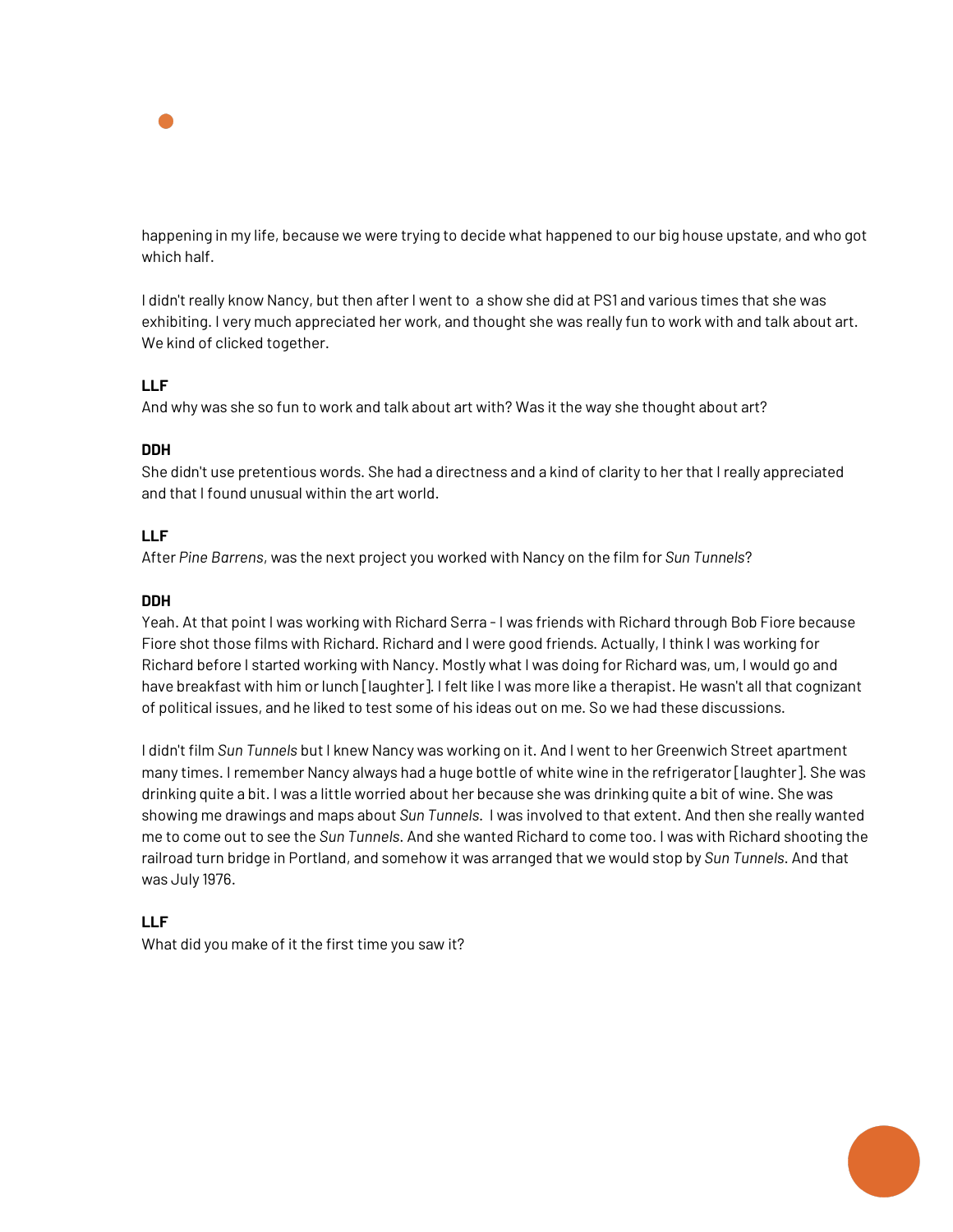

I was struck. I'd never been to the desert. I moved to San Diego then in '83, but I just was so entranced with the desert. I had always thought of the desert as something like the scene from *Greed* or something totally barren and just sand, or, you know, Lawrence of Arabia or something. And it was so full of life. There were little plants, and birds and, and little running animals. I was very enchanted with it. It was very beautiful. And I was so glad to be there with Nancy and Richard.

We were in Salt Lake City; we met Nancy in Salt Lake City and she picked us up and drove directly. We did go to *Spiral Jetty* 'cause Richard wanted to see that. But Nancy wanted him to see S*un Tunnels* more [laughter] so, so we went to *Sun Tunnels*. And we spent the night there. Each of us took one tunnel and Nancy had sleeping bags and some kind of foam mattresses and we put them in the tunnels and we slept out there. The stars were amazing. I remember, the next morning, there was so much light and there was so much life. There was all these birds and little crawly animals. And it was so different than what I expected the desert to be.

That was exciting to me to be in the desert. We watched the sunset through the tunnel, and then we watched the sunrise. So we woke up before the sunrise, and that was very special. And then Nancy said we should go for breakfast, and then we filed into the car and she wanted to show us this piece of land that she had that was up on a little kind of island within, within the salt basin.

#### **LLF**

This is known as the Remote Location, which is a part of the Foundation.

#### **DDH**

Yeah. It was like a mountain in a very flat sea but there were little, like, fjords that would go in. And so she parked the car into one of these fjords because she thought maybe it would give some shelter 'cause the sun. It was 9 o'clock in the morning but it was still very hot. And, um, that it might be a little shady, so.

Then we went hiking but we didn't take any water. We were so stupid [laughter]. But she thought, "Oh, I'll just show you and we'll come back." So we went merrily up this mountain in a really happy mood. And she wasn't sure which . . . she should have brought the map, she kept saying. It became very, very hot. And it was July. It was July 20 to 23rd, I think, when we were there. The salt flat all around was radiating this heat and we were really in danger, actually. We went the direction we thought we were to go in, and there was no - the car wasn't there. Then we came back up and said, "Wait a minute. Where's-- we'll, we go up to-- we'll go up on top of that rock there and we'll look around." And we still couldn't see the van, which was a very big van and we should have been able to see it. We were there for several hours. It was really frightening, actually. None of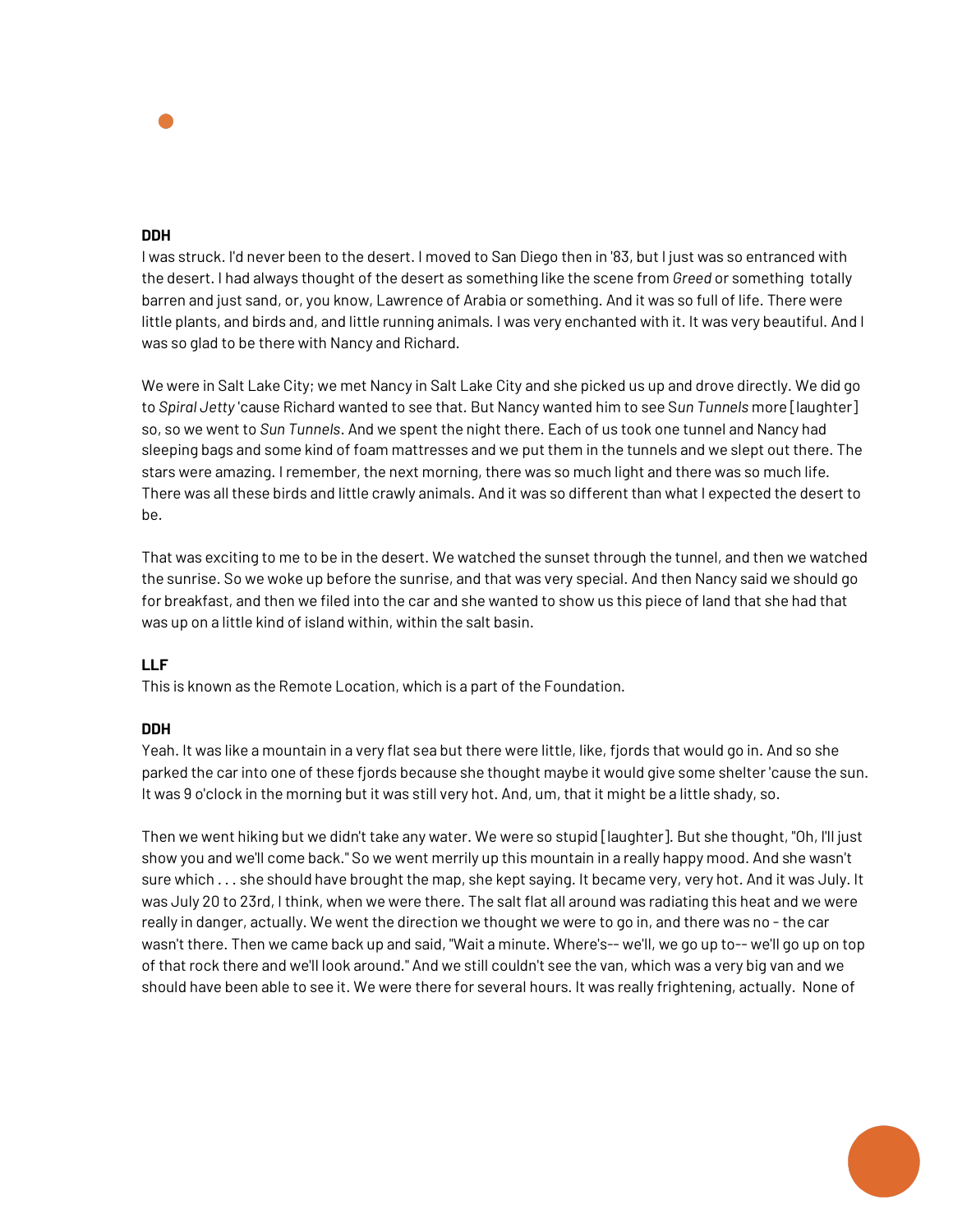

us were dressed well. I put my hands inside-- I had a tank top and I put my hands inside because they were getting burnt.

Richard was saying, "Let me go here." The thing is, it was very hard to judge distances because of the, the heat and the clarity of the, the air. Something could be 20 feet away or 200 feet away or 2,000 feet away. We kept thinking, well, we'll climb up on that and look. We didn't realize it was so far. At one point, we found these beautiful dead goat's, horns. Richard took one and I took one. At some point, I'd left mine, but Richard still has his, actually - he was saying that I was so stupid that I left my horn [laughter]. I was trying to figure out if maybe we should wait until nighttime, but there was no shade at all. There was no iota of shade.

And so what we ended up finally doing was - it was very flat all around. We decided we would just go down to the salt flats and walk around. But it was much hotter down there. Always take water when you're going out on the desert. We had nothing. We were very worried about Nancy 'cause her lips were black and they were cracking, and there was blood coming in between the cracks. She really did not look good, and we went to the emergency room somewhere in Montello or one of those towns. There was a small hospital, kind of doctor's office or whatever, and we went in and they gave her water and some kind of pill. And then we went for breakfast [laughter]. But she still did not look well. I remember thinking I just hope it wasn't some kind of permanent problem she would have, that it might have given her a stroke or something.

## **LLF**

You said, DeeDee, that you spent a lot time in the Greenwich Street studio. Do you remember what Nancy's studio was like? Was it super neat and organized? Were there lots of works in progress? What sort of working place was it?

#### **DDH**

There was a big mirror up on top, which Tom [Martinelli] tried to reconstruct in Pacheco Street [Holt/Smithson Foundation's Santa Fe office space]. It was on the ceiling. There were all these shelves that had all those little chatkas - I think the Foundation definitely shouldn't keep those. I don't know if that's in the plan at all. I think it would make a lovely exhibit. I mean, there were dried snakes and different things that had come from the desert.

## **LLF**

Did Nancy enjoy having objects as ways to remind her of certain situations? What was it about these objects that made them so attractive to her?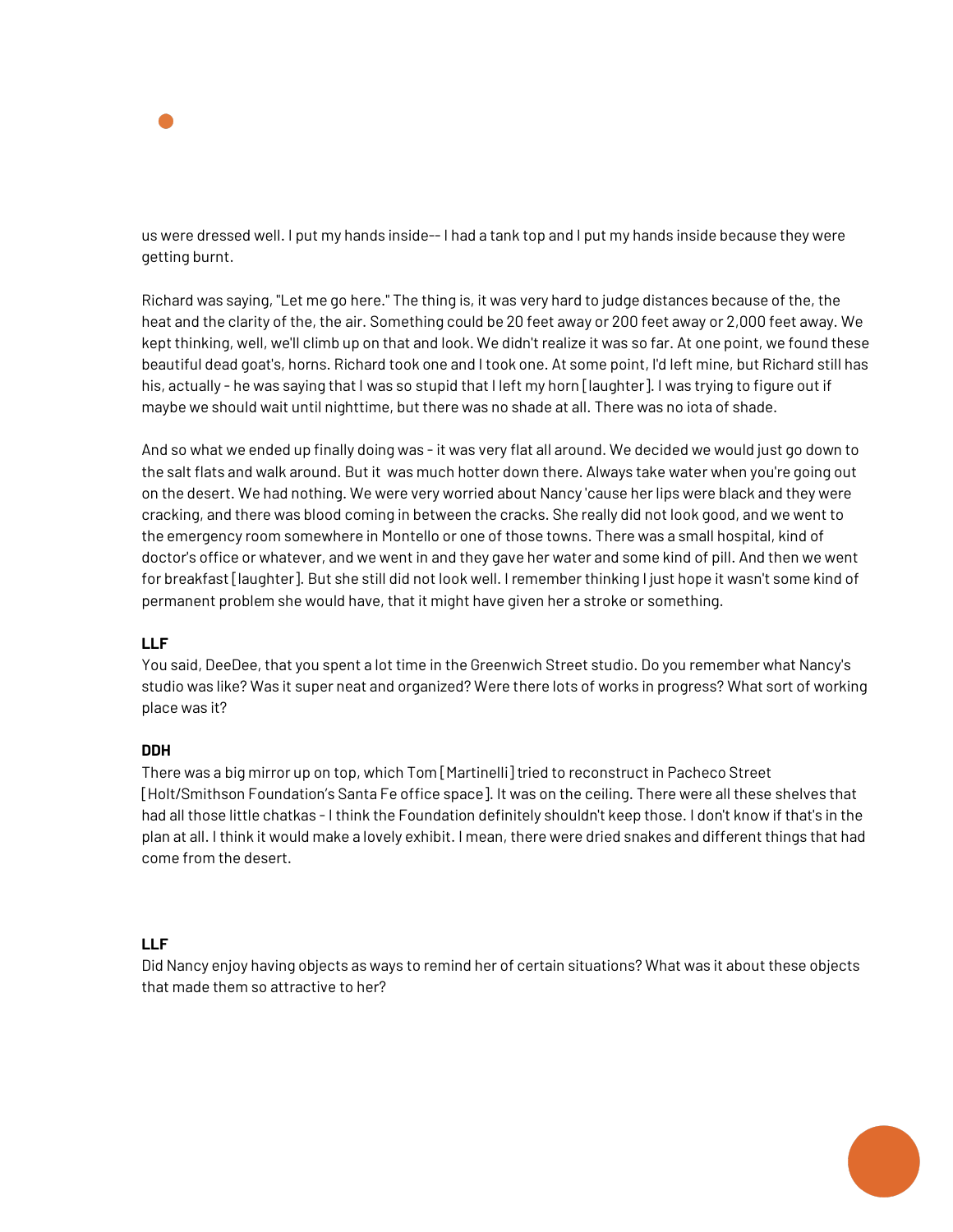I think it was her interaction with nature. They were more natural things -there were, um, different kinds of geodes and different kinds of rocks. I think she really shared that with Smithson, I think it was a kind of reaction to the sort of civilization of trying to find some way of being in touch with something more primordial and basic.

## **LLF**

When Nancy moved out to Galisteo, New Mexico in 1995 was she thinking about those sorts of questions?

## **DDH**

She didn't go directly to Galisteo. She had a different apartment where Grace Jones was, that was a big, fancy, renovated loft right on the river. She wasn't there that long. I don't think she liked it. There was something kind of cold about it. That was when she was working on *Sky Mound*. She was very upset when that didn't happen.

She talked a lot to me about how important it was that so many of these landfills and how much garbage there was, and about making it possible to be able to turn something into an art piece from that and, and to make people realize what it was. There were these pipes that she did put in and they're flares - the methane was on fire. She felt that people should realize that it's not like you would hide it. She felt that the actual action of what a landfill was, the process of the artwork had to include an acknowledgment of the fact that it was, built on a landfill.

## **LLF**

How far did Nancy get with that project?

## **DDH**

Well, she built those pipes with the flares but then it just kind of came to a halt. I think that was after she had also been turned down with by Buria Finkel to make the sculpture *Solar Web* in Santa Monica, California. I went out to Santa Monica when it was still going to happen. Everybody was very excited about it, but then it got turned down by the local board.

## **LLF**

Am I right that the third film you worked with Nancy on is *Mono Lake*?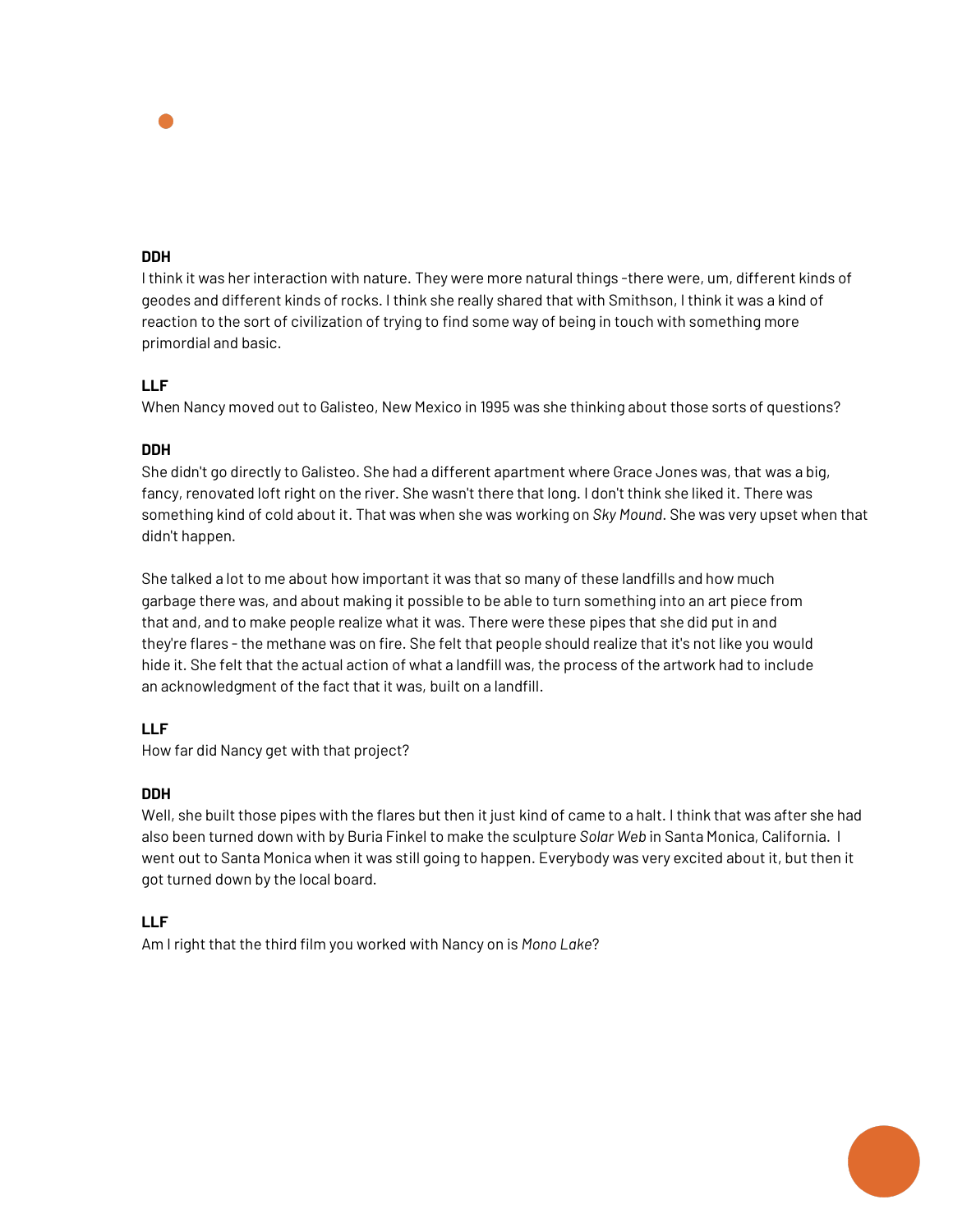I didn't really work on the *Mono Lake* film, but she wrote to me a lot about it. She would ask me if I liked the music or she would send me a cut. I thought the music was great - the radio, or whatever.

It's a fun film but I'm trying to think if there was another film. I worked a little bit on the Aunt Ethel film *Underscan* (1973-4).

## **LLF**

Tell me a bit more about that. There is the artist's book, *Ransacked* (1980). Was she very interested in mining her own family history? *Underscan* is such a personal story, the one of Aunt Ethel.

## **DDH**

I think that Nancy didn't have any family. That was her last family and she felt that it was an act of kind of survival or retrieval, whatever, that she needed to make sure that that was there. She also liked to tell me about the grandfather who made that weaving piece that was in her bathroom in her house in Galisteo. I hope that got saved.

## **LLF**

It did.

## **DDH**

She was very proud of that - that this intricate weaving was done by her ancestor.

#### **LLF**

Later she made that work at University of Massachusetts, Dartmouth called *Spinwinder* (1991). Her grandfather taught at that very college, well an earlier incarnation of it.

#### **DDH**

I think she must have approached them.

## **LLF**

I think was an open competition and she entered it and then started researching and researching and researching.

#### **DDH**

She didn't know that her, her grandfather taught there?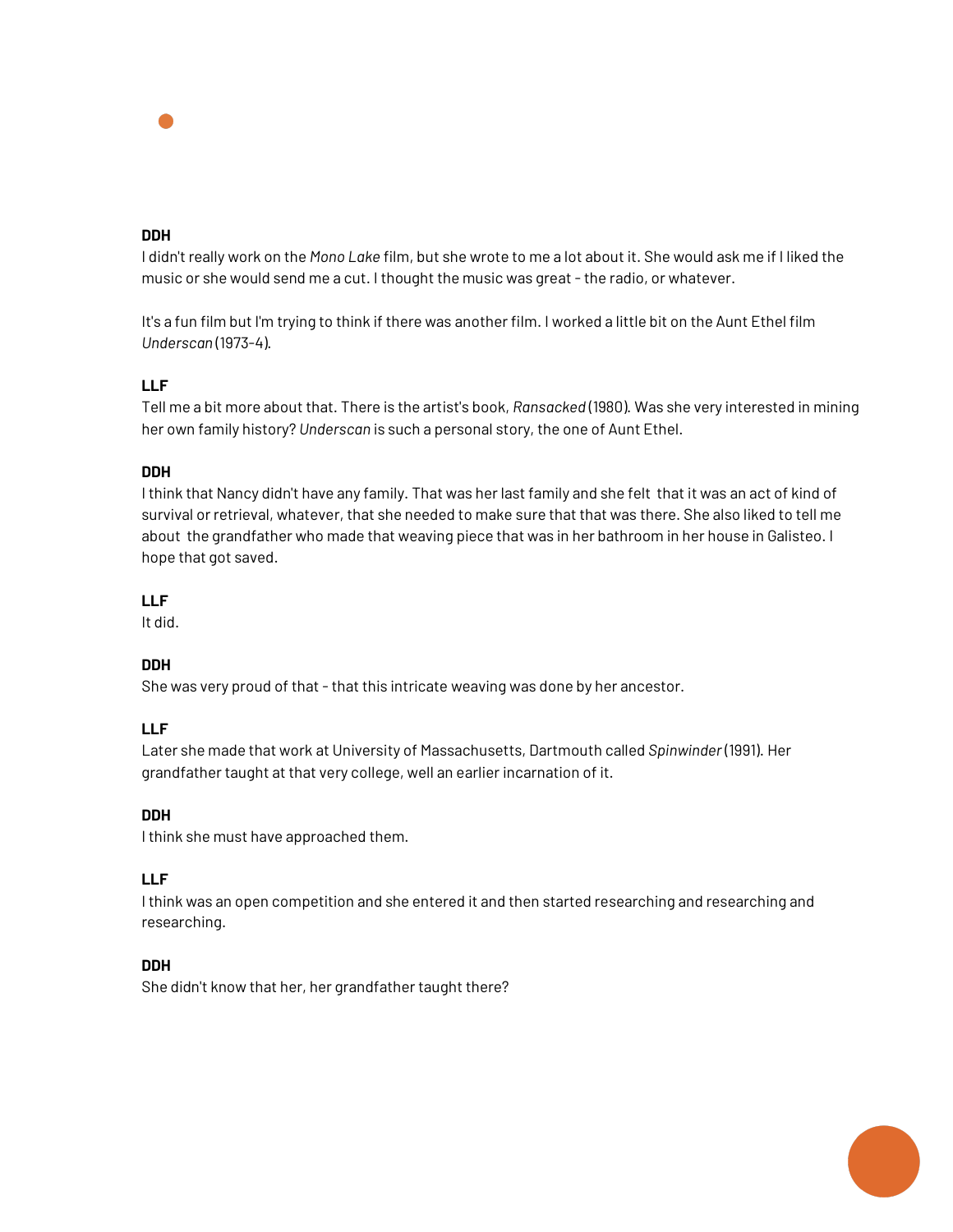## **LLF**

That's what the university has told us. There is a time capsule buried underneath *Spinwinder* with various items that was collected at that moment.

## **DDH**

I don't know what I was doing at that point, but I wasn't that much in touch with Nancy. There were periods of time where - it's not that we had any disagreements or anything, but it's just that I was very busy , then I got remarried, and was raising another child. She came just after my daughter Molly was born, saw her as a baby. I didn't know I was pregnant, then I found out I was pregnant and for a short time, I thought of having an abortion, and then I decided to keep the child. And then Joel [Kovel] and I got married. And Nancy was our witness for my wedding. Yeah. And she took a picture, which I don't even know where that picture is. It was just in this judge's apartment, who was a friend - or, a friend of a friend, so. She was the only person there at the wedding, and then she came -- I guess she came to the hospital after Molly was born.

## **LLF**

You and Nancy had a very longstanding correspondence. Am I right in thinking that you would find postcards that you thought she would love and you would send them to her?

#### **DDH**

Yeah, yeah, yeah, yeah, yeah. Ones with covered bridges or somehow. Caves or something. There's one where I said something about that it was - uh, if it's a boy Nancy said that I should name him Lazarus, so. Then it was a girl so we named her Molly. She was very involved in Molly's birth. And then she moved out to Galisteo and couldn't see very much of Molly, except we did, Joel and I, drive across the country several times. When I was teaching in San Diego I always would stop in Galisteo and check out what Nancy was doing, go for a walk in the canyon.

When Nancy got sick. . . . I went to the event at the sculpture society - what's it called? Association or whatever, with Nancy. Nancy flew back right away afterwards and she apparently, she could hardly roll her cart. And she called me from the hospital. I guess it was Jane [Perry, Nancy Holt's assistant] suggested that she go to the hospital because she was having trouble breathing. Before that, Nancy had had anemia. They kept giving her iron, and she was eating lots of raisins [laughter]. And Joel was saying he thought maybe she should really make sure she had some good workup because it could be something else. I didn't know what else it would be but, of course, it would be leukemia. Apparently, she had it for quite a while. When she called me, she said "DeeDee, I'm in the hospital and they're giving me 48 hours to live. And could you come out? I want to show you what to do? Could you finish my film?" Because we had talked about the film about *Amarillo Ramp*. She said, "I, I want you to finish it for me." And thinking that she would die in 48 hours.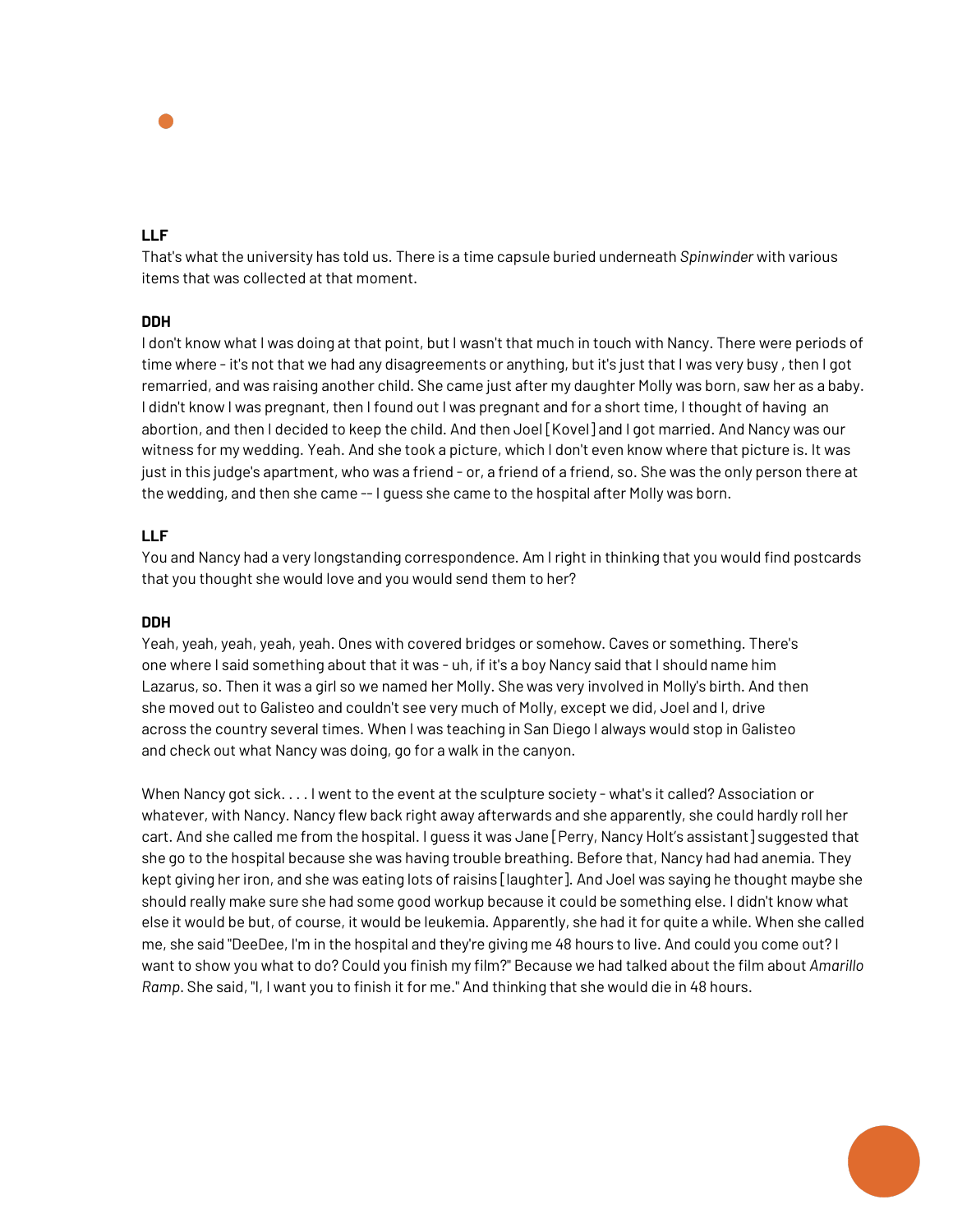

Of course, she didn't. She lived for another three months. I flew out on the next flight I could get and, um, went out to see her and I went and retrieved the film from this little film studio, and the hard drives. The whole time, it was like, "Let's, let's get the film done." So she had this, right up to this moment, this incredible determination to make her work. She had done an edit, but it wasn't really finished and, and there was no text to it at all, and it was kind of hard to tell what was going on.

Then she came to New York. They medevaced her. It was very hard to decide because in order to Medevac a person, well for Nancy, they had to anesthetize her and put artificial breathing on. A lot of people don't come out of that. The doctor was very clear that this might be the end. She might not wake up. But she did wake up [laughter]. And that, that whole time in New York was very fruitful. And she edited the catalog for the show of Robert Smithson in New Jersey and she worked on the film. I would do an edit and bring it in and show it to her in the hospital. I have a picture of her editing with the big CPAC on her face.

## **LLF**

How do you think Nancy's work should be thought of today? You were one of the closest people to her - as well as being the closest of friends, you had such an intimate relationship to her work as well.

## **DDH**

I was very appreciative when I saw the 2018 Dia Art Foundation show. I thought that they might show just drawings of *Sun Tunnels*. I thought it was actually good that they went back to the more almost theoretical work that she did - minimalist, but perceptive and about perception. I think all of her work is really interrelated in this incredible way. I think that is what she would want, and I feel she would have been very happy with the show.

There are little details that might have improved but, I thought just the idea of, of focusing on one of the more abstract of her works was interesting. And I think it's beautiful as it really does look beautiful. You know?

## **LLF**

My last question for this first part of our interview process is to ask you about *Niagara.* I know this is a mysterious work that Nancy wrote a short text on in *Art Rite*, it and was something that she worked on and worked on, and as far as we know, didn't bring to fruition. What do you know about that film?

#### **DDH**

Well, I know she did the piece up at the park up there. What's it called?